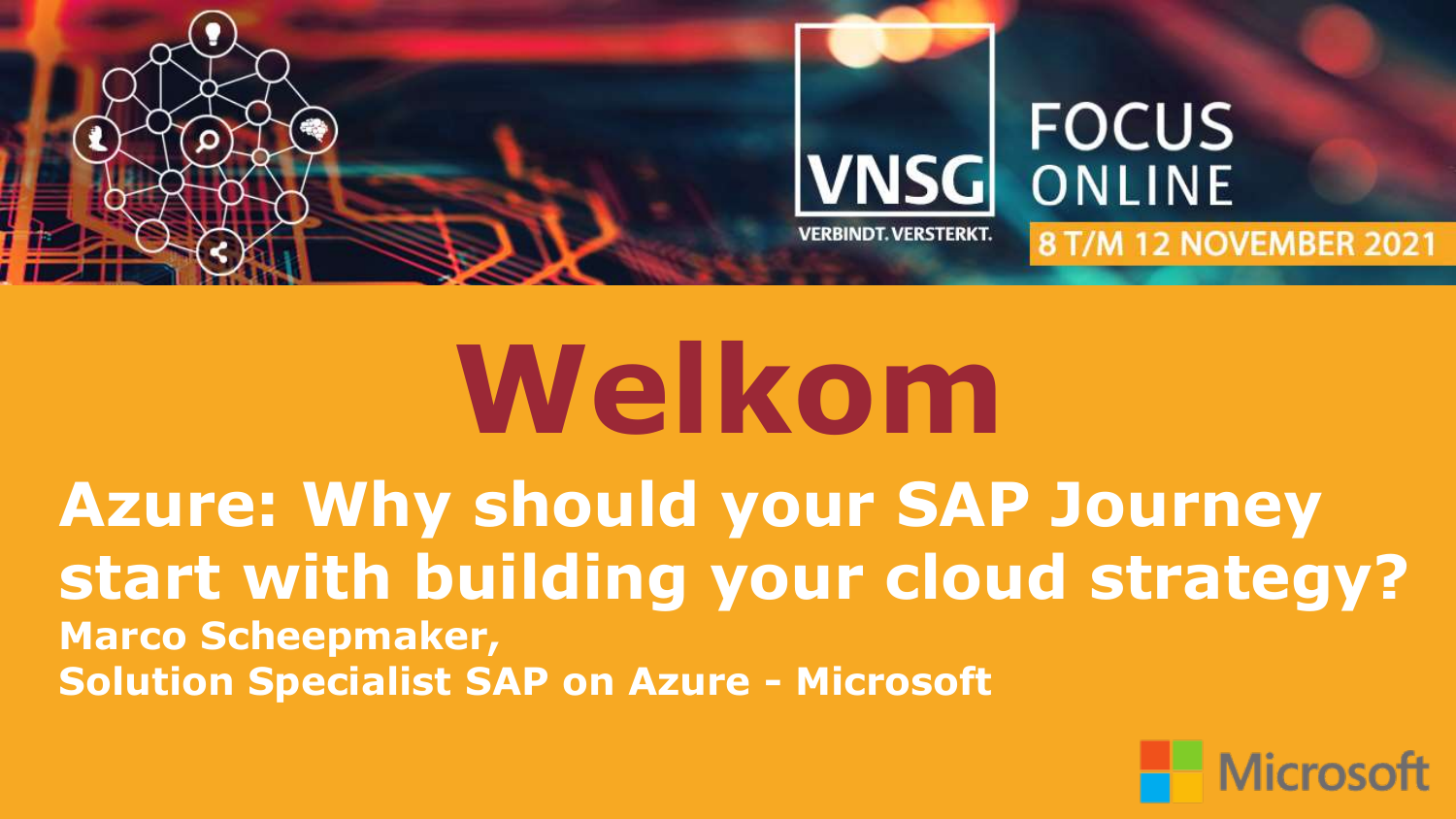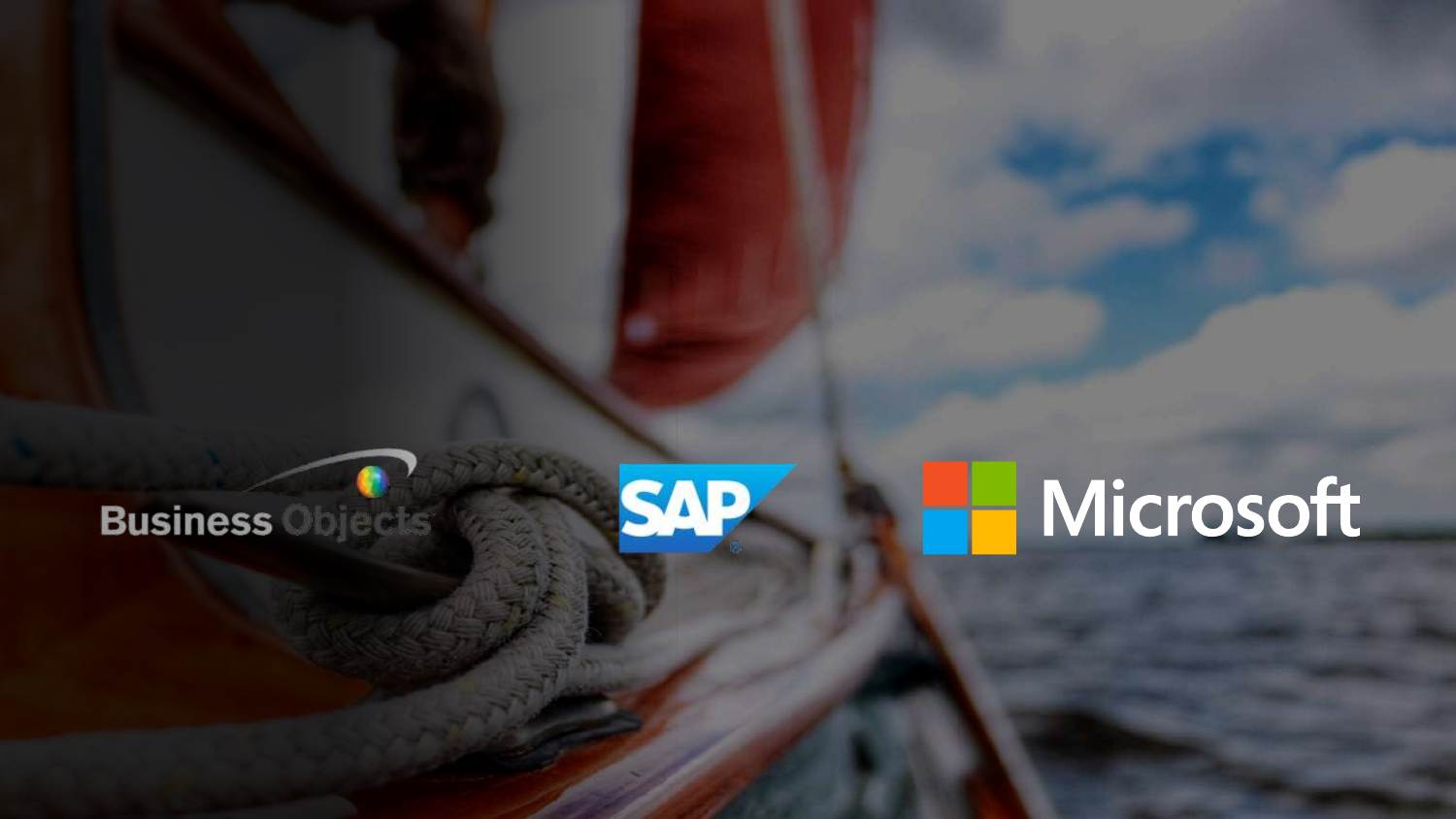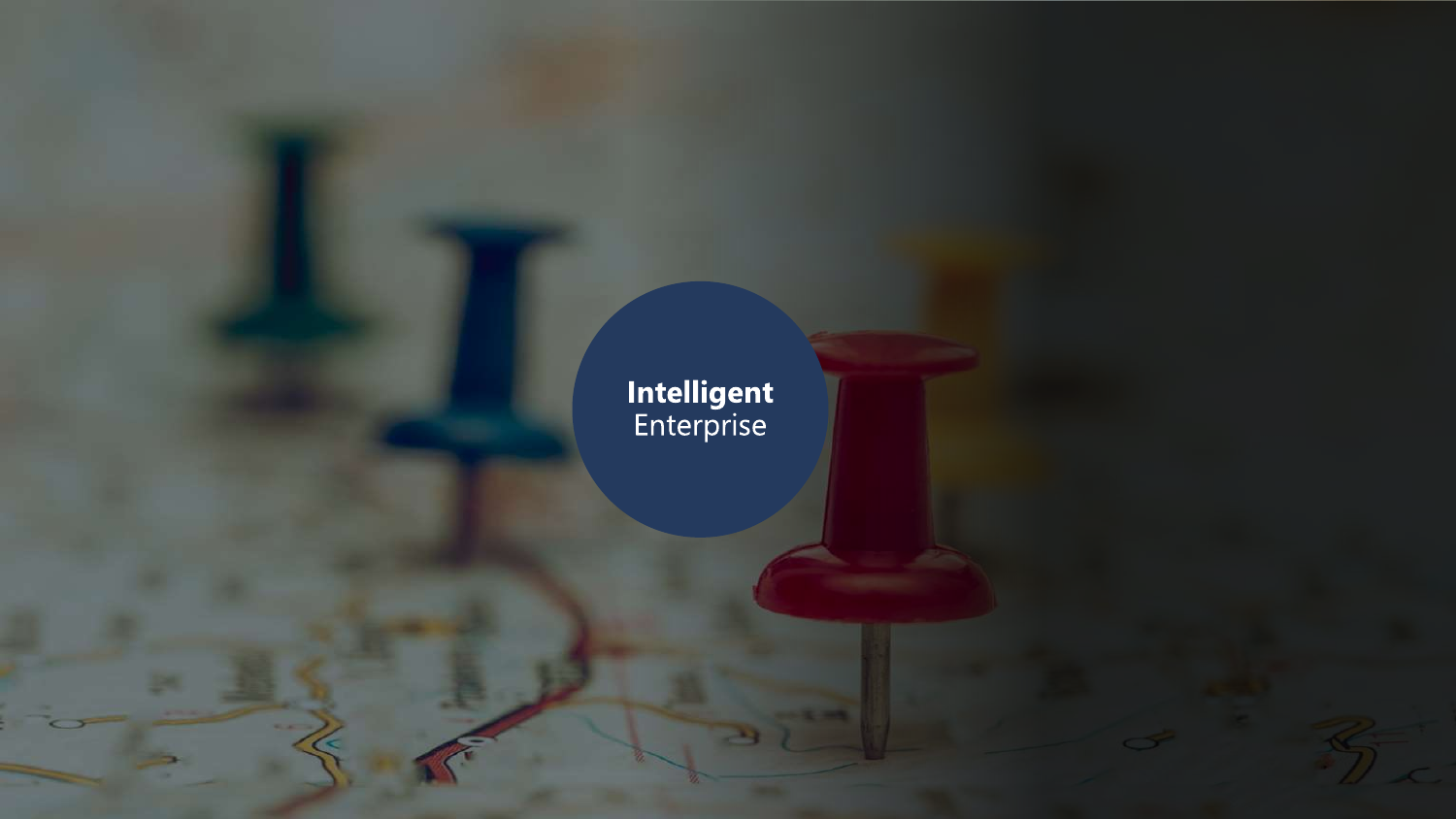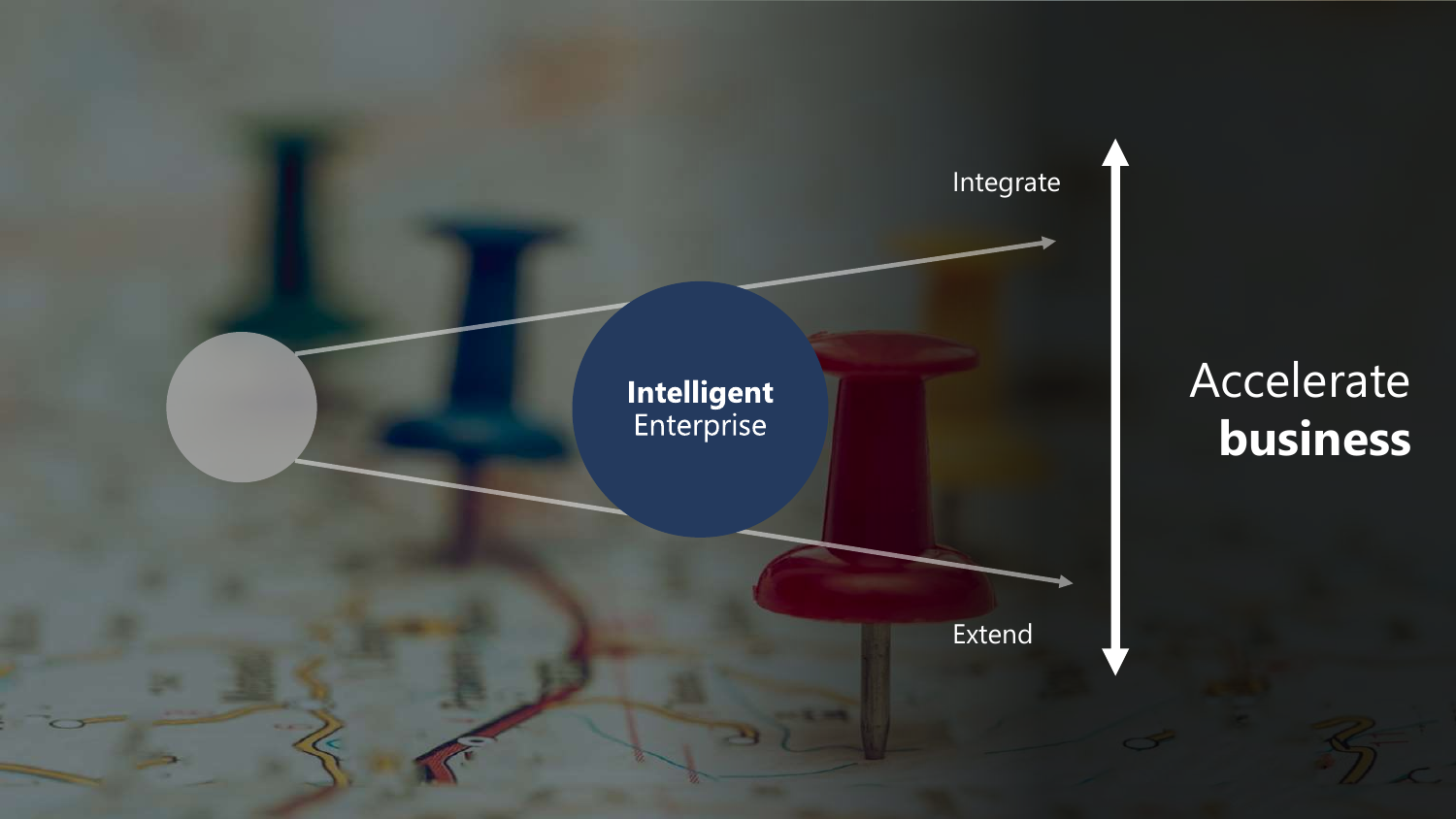### Building a **Responsive Enterprise**

刘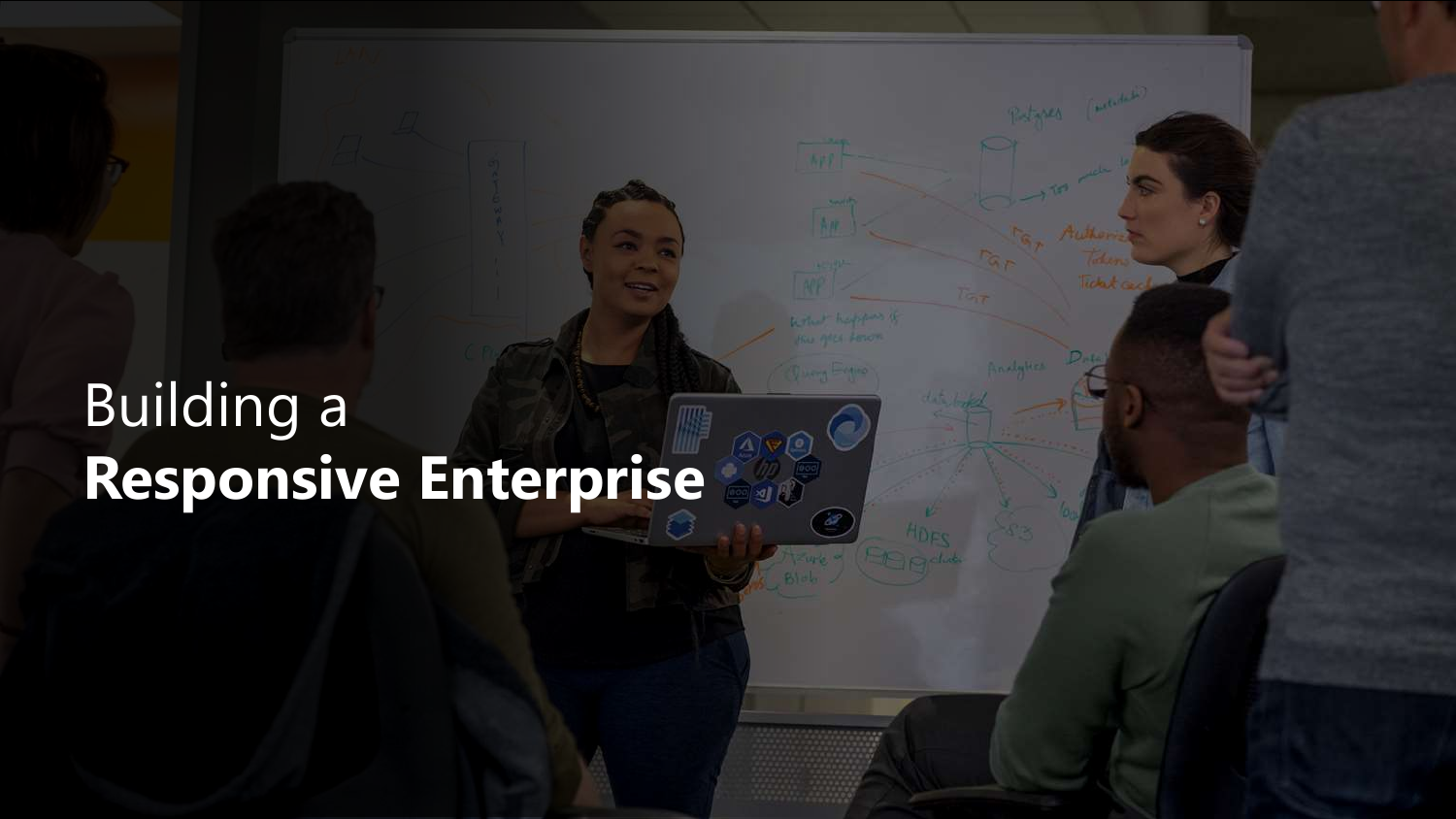#### **On a Journey**

**Running SAP solutions on Azure delivers immediate insights and increased agility**

*Now that we have SAP in the cloud … we have a platform for digital innovation in the cloud … With Azure, we've lifted our entire IT landscape up to a higher level where we can drive experimentation with much less risk and much less cost."— Sarah Haywood, Chief Technology Officer and Vice President of Technology at [Carlsberg Group](https://customers.microsoft.com/en-us/story/carlsberg-consumer-goods-azure)*

**An ever-evolving and growing set of Azure cloud services drives continuous innovation**

*"We are looking at drones, IoT, RFID sensors, artificial intelligence, chatbots, and every other futuristic technology you can think of to do mining better, and with Azure we have a broad foundation for exploring all that."—Head of Enterprise IT Services,[Rio Tinto](https://customers.microsoft.com/en-us/story/rio-tinto-mining-azure)*

**Running SAP solutions on Azure offers costs savings**

*"We chose to migrate to Azure for three main reasons: cost, strategy, and speed … We saw a big cost advantage with SAP HANA on Azure over the cloud we currently used"—David South, Director of Architecture at [Coke One North America](https://customers.microsoft.com/it-it/story/cona-services-partner-professional-services-azure)  Services*

**Running SAP solutions on Azure offers immense flexibility and scalability**

*"Moving to Azure gives us the scalability we need … running SAP on Azure gives us the agility and flexibility we need to disrupt the healthcare industry in a way that improves our customers' access to the products and services they need."—Dan Regalado, Vice President of Global Technology Transformation and Strategic Partnerships,[Walgreens](https://customers.microsoft.com/en-US/story/792289-walgreens-boots-alliance-retailers-azure-sap-migration)*

**SAP solutions on Azure offer best-inclass security, compliance, and business continuity**

*"If you go to the Microsoft Trust Center, you can see the tremendous investment Microsoft makes in security certifications and compliance. It would have been very costly for Kennametal to implement that level of security within our own environment. Instead, we get to inherit it from Microsoft."— John Johnston, Senior Manager, Global Information Security and Compliance,[Kennametal](https://customers.microsoft.com/en-us/story/766039-kennametal-manufacturing-azure-digital-transformation)*

**Organizations benefit from the trusted partnership between SAP and Microsoft**

*"We needed a provider that enjoys a close partnership with SAP, understands our needs, and can accelerate our migration and expand our capabilities. Azure answered every need."—Joshua Sefchek, Manager of Cloud and Enterprise Services, Toyota [Material Handling North](https://customers.microsoft.com/en-us/story/795284-toyota-material-handling-north-america-manufacturing-sap-on-azure)  America*

*[Total Economic Impact Study \(2021\) by Forrester Consulting](https://azure.microsoft.com/en-us/resources/sap-on-azure-forrester-tei/) SAP on Azure [resources](https://azure.microsoft.com/en-us/solutions/sap/) [Why customers, including SAP, choose Azure for their SAP solutions](https://azure.microsoft.com/en-us/blog/why-customers-including-sap-choose-azure-for-their-sap-solutions/)*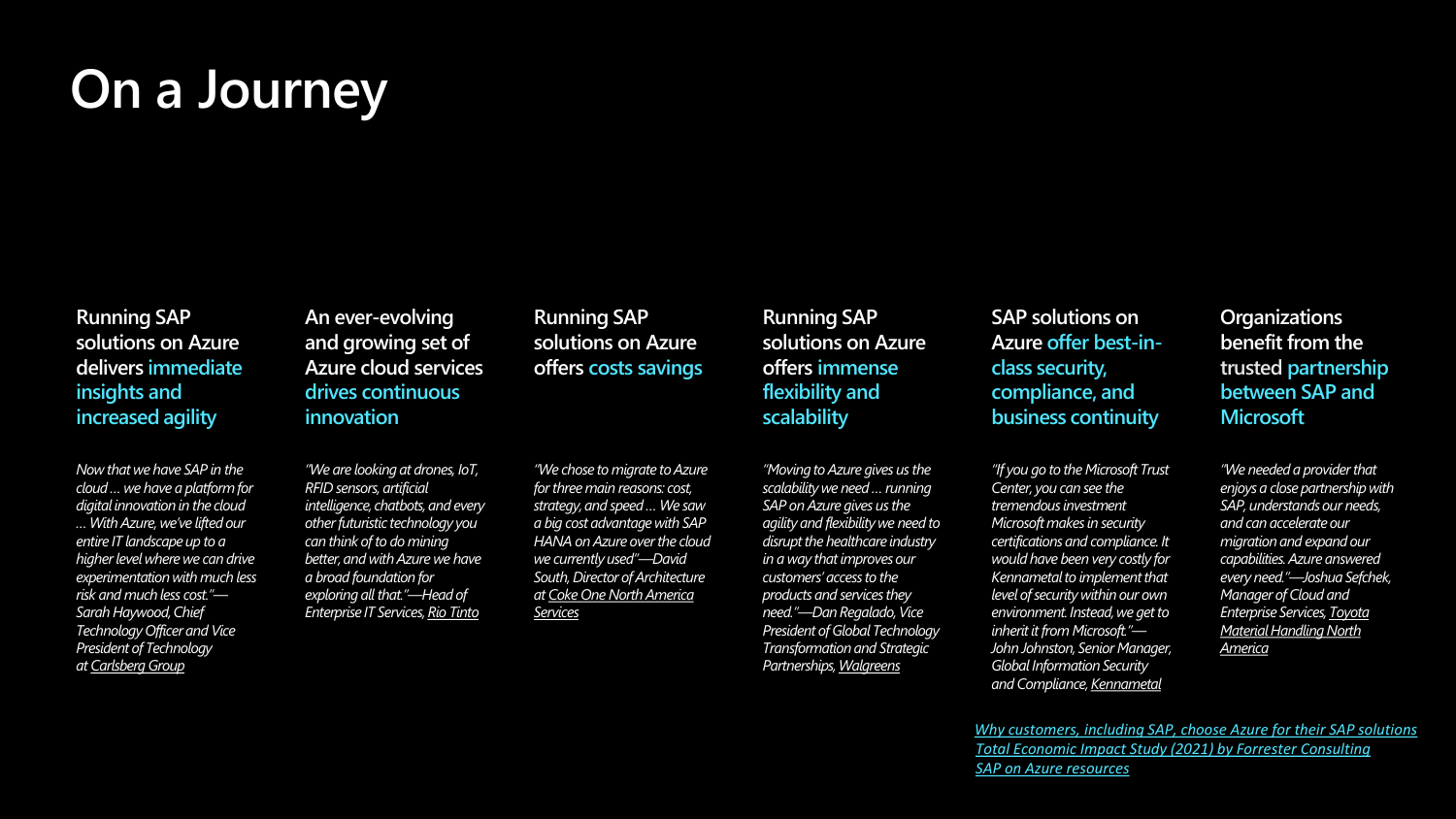#### People<br>Collaboration

System<br>Collaboration

Technology<br>Collaboration

| Microsoft 365 | LinkedIn                                                    | <b>Microsoft</b><br><b>Dynamics 365</b>   |
|---------------|-------------------------------------------------------------|-------------------------------------------|
| GitHub        |                                                             | <b>Microsoft</b><br><b>Power Platform</b> |
|               | <b>SAP Intelligent Enterprise</b><br><b>Microsoft Azure</b> |                                           |
|               | Security, compliance, and identity                          |                                           |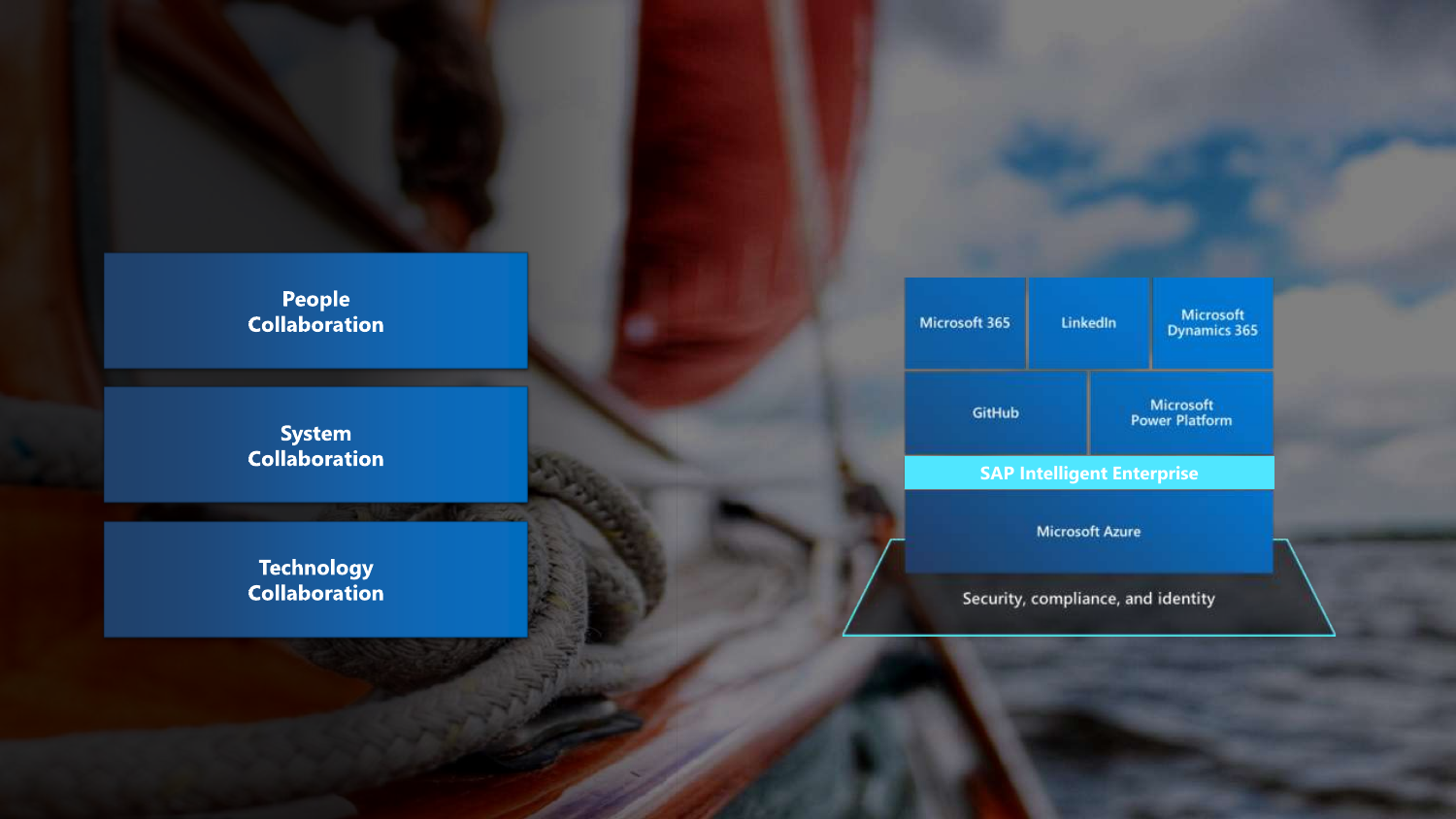**"**How are you going to build a **Responsive Enterprise**  that meets your **unknown needs?"**



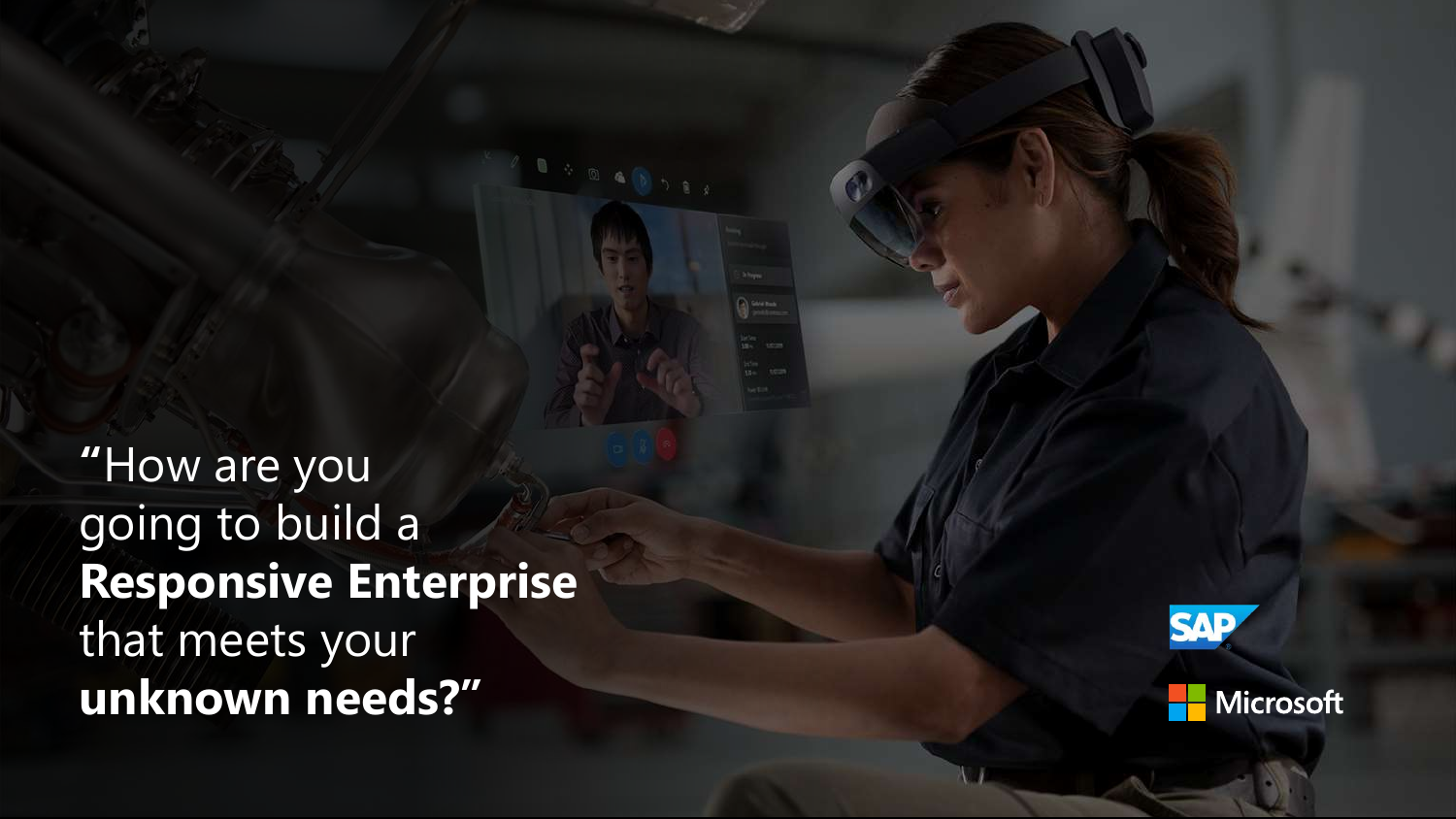

[SAP on Azure](https://azure.microsoft.com/en-us/solutions/sap/)  SAP on Azure [Podcast Channel](https://www.youtube.com/c/SAPonAzure)